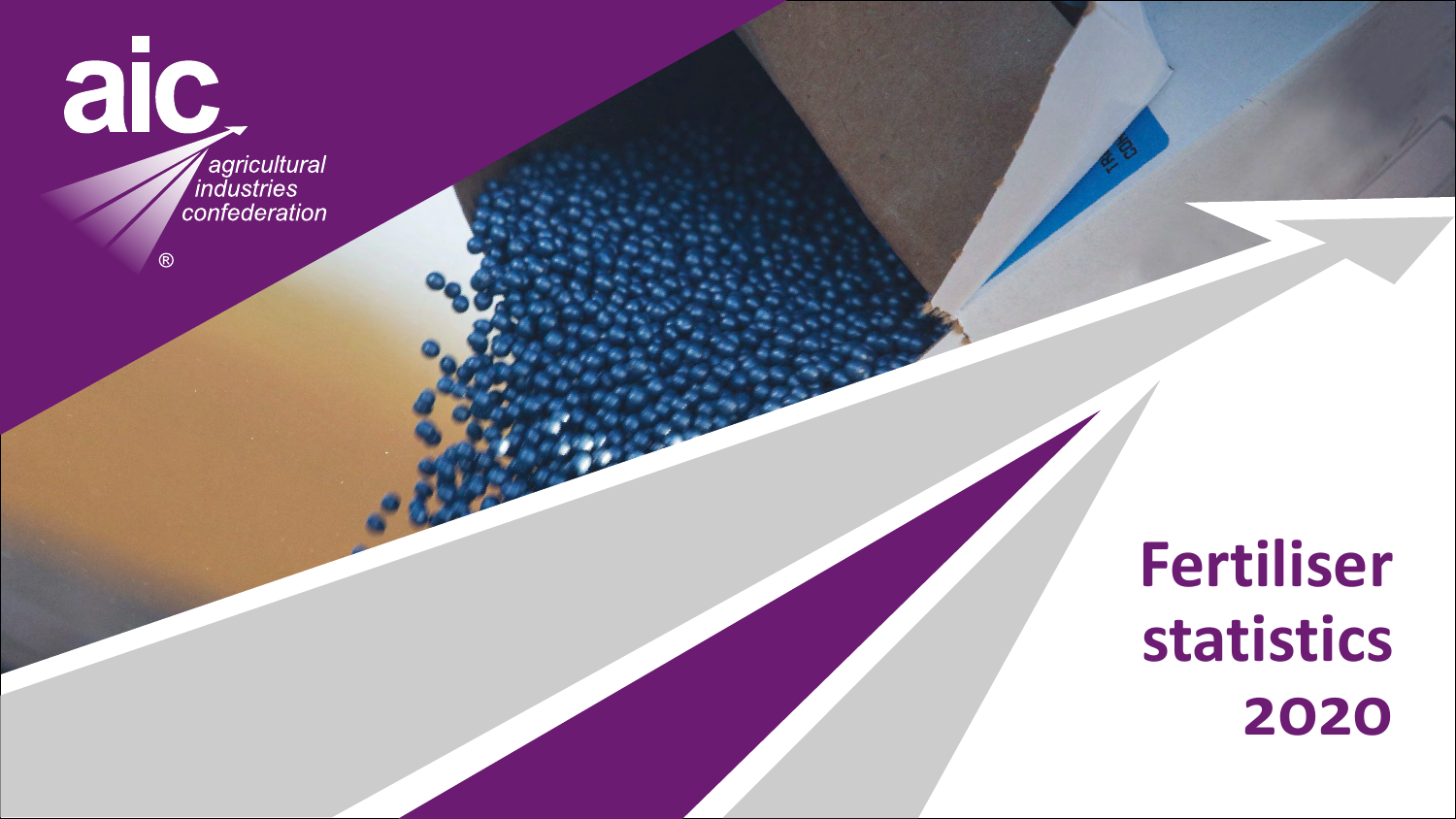





# **Changes in overall fertiliser nutrient application rates, England and Wales**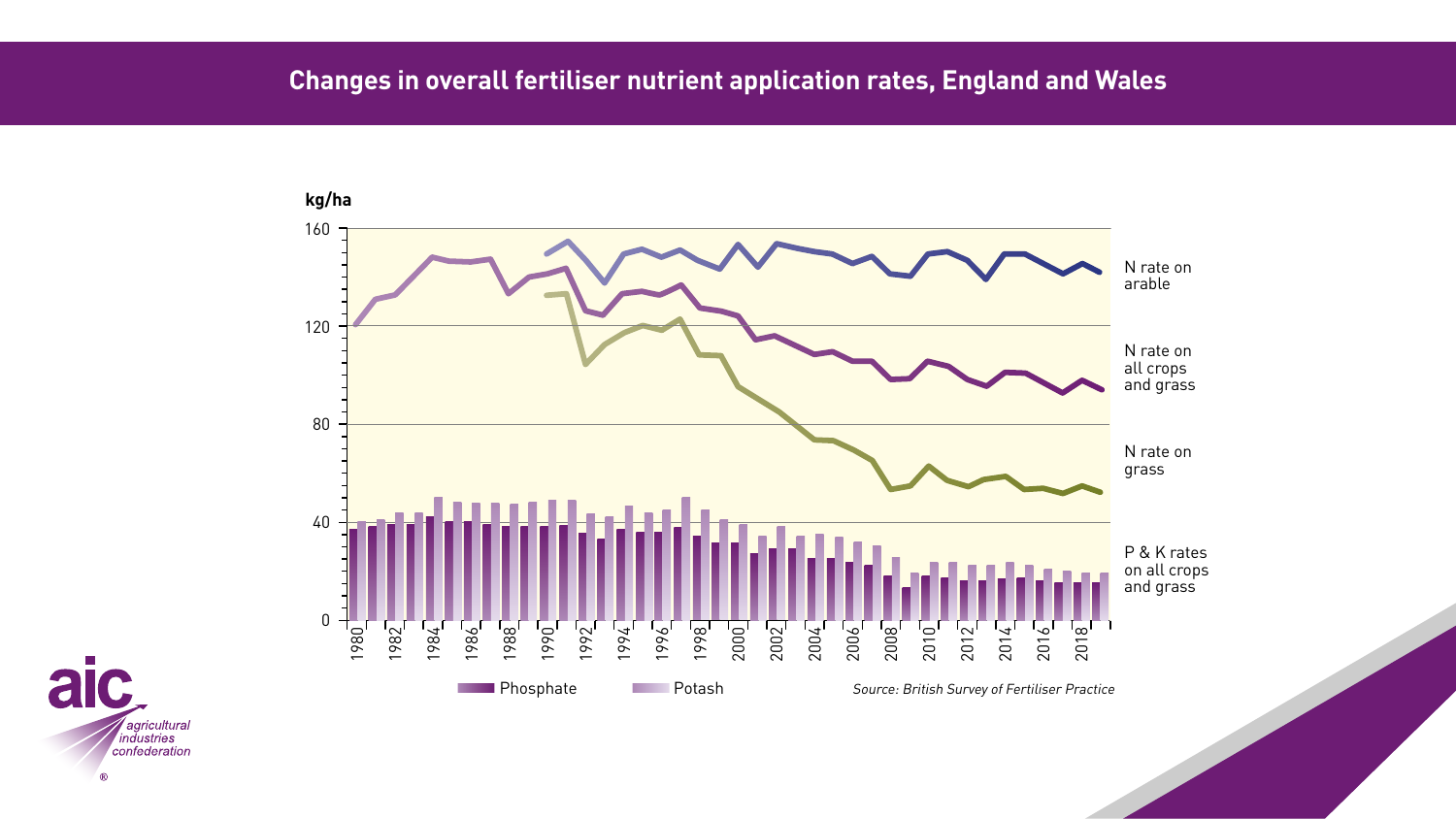| <b>Table 1</b>            | Areas of main crops and managed grass in the UK ('000 ha) |         |         |         |         |                          |                                   |                                 |
|---------------------------|-----------------------------------------------------------|---------|---------|---------|---------|--------------------------|-----------------------------------|---------------------------------|
|                           |                                                           |         |         |         |         | 1 year<br>$\%$<br>change | 5 year<br>$\frac{0}{0}$<br>change | Crop area<br>as $%$<br>of total |
| <b>Growing season:</b>    | 2014/15                                                   | 2015/16 | 2016/17 | 2017/18 | 2018/19 | 2018-19                  | 2015-19                           | 2018/19                         |
| Wheat                     | 1,832                                                     | 1,823   | 1,792   | 1,748   | 1,816   | $+3.9$                   | $-0.9$                            | 15.0                            |
| <b>Barley</b>             | 1,101                                                     | 1,122   | 1,177   | 1,138   | 1,162   | $+2.1$                   | $+5.5$                            | 9.6                             |
| <b>Total cereals</b>      | 3,100                                                     | 3,128   | 3,181   | 3,106   | 3,212   | $+3.4$                   | $+3.6$                            | 26.5                            |
| Potatoes                  | 129                                                       | 139     | 145     | 140     | 144     | $+2.9$                   | $+11.6$                           | 1.2                             |
| Sugar beet                | 90                                                        | 86      | 107     | 110     | 100     | $-9.1$                   | $+11.1$                           | 0.8                             |
| Oilseeds (inc. linseed)   | 667                                                       | 607     | 588     | 608     | 547     | $-10.0$                  | $-18.0$                           | 4.5                             |
| Peas/beans (dry)          | 213                                                       | 228     | 233     | 193     | 178     | $-7.8$                   | $-16.4$                           | 1.5                             |
| Other crops (excl. grass) | 480                                                       | 478     | 486     | 506     | 533     | $+5.3$                   | $+11.0$                           | 4.4                             |
| Grass, < 5 yrs old        | 1,167                                                     | 1,144   | 1,144   | 1,152   | 1,193   | $+3.6$                   | $+2.2$                            | 9.8                             |
| Grass, 5 yrs old +        | 6,078                                                     | 6,118   | 6,135   | 6,178   | 6,207   | $+0.5$                   | $+2.1$                            | 51.2                            |
| Total UK area*            | 11,924                                                    | 11,928  | 12,019  | 11,993  | 12,114  | $+1.0$                   | $+1.6$                            | 100.0                           |
| Uncropped arable land     | 214                                                       | 262     | 241     | 265     | 224     | $-15.5$                  | $+4.7$                            |                                 |

\* Area of potentially fertilised arable land and managed grass. Source: Defra Statistics Source: Defra Statistics



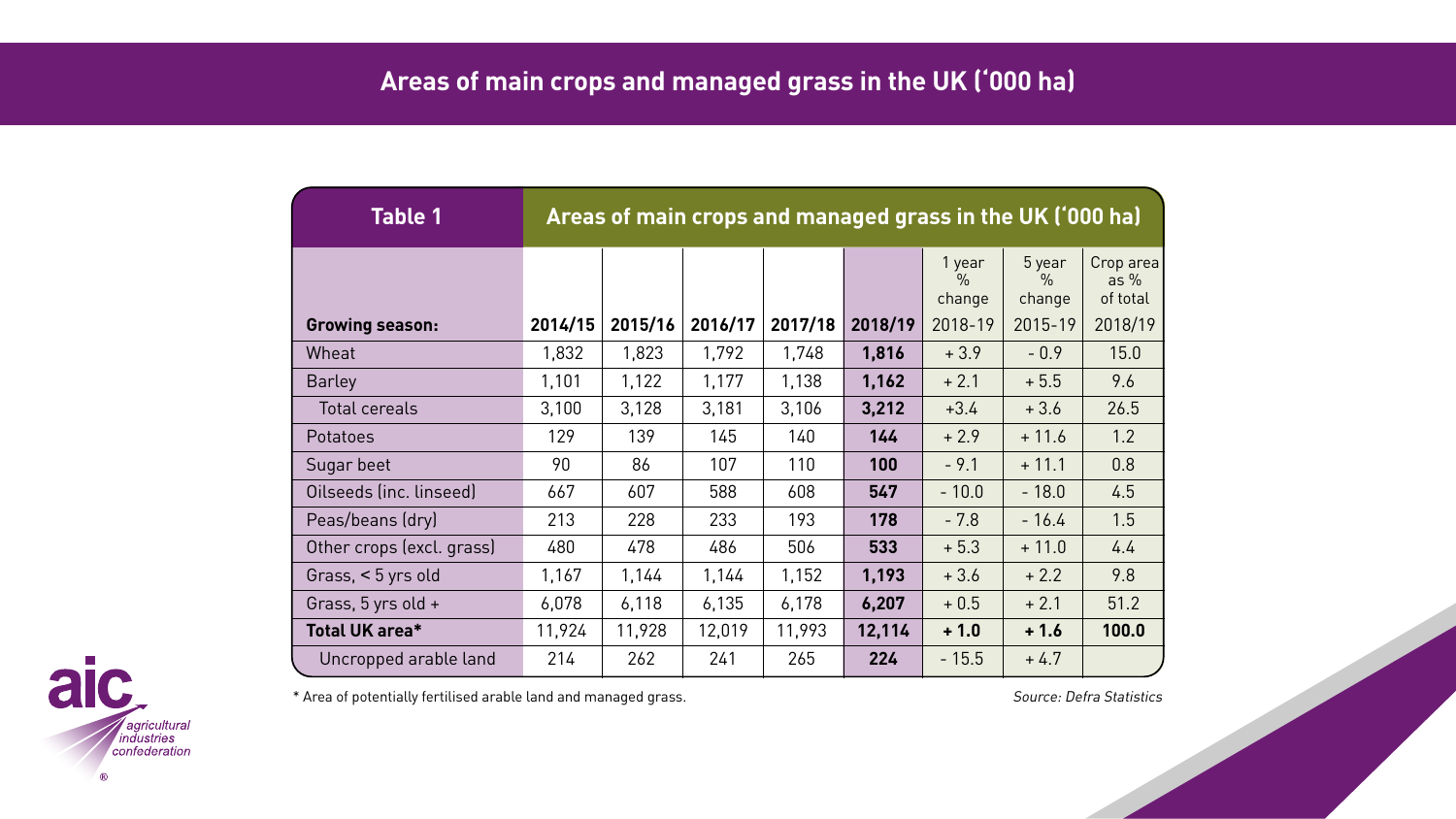### **'000 tonnes**







# **Phosphate, potash and sulphur consumption in GB**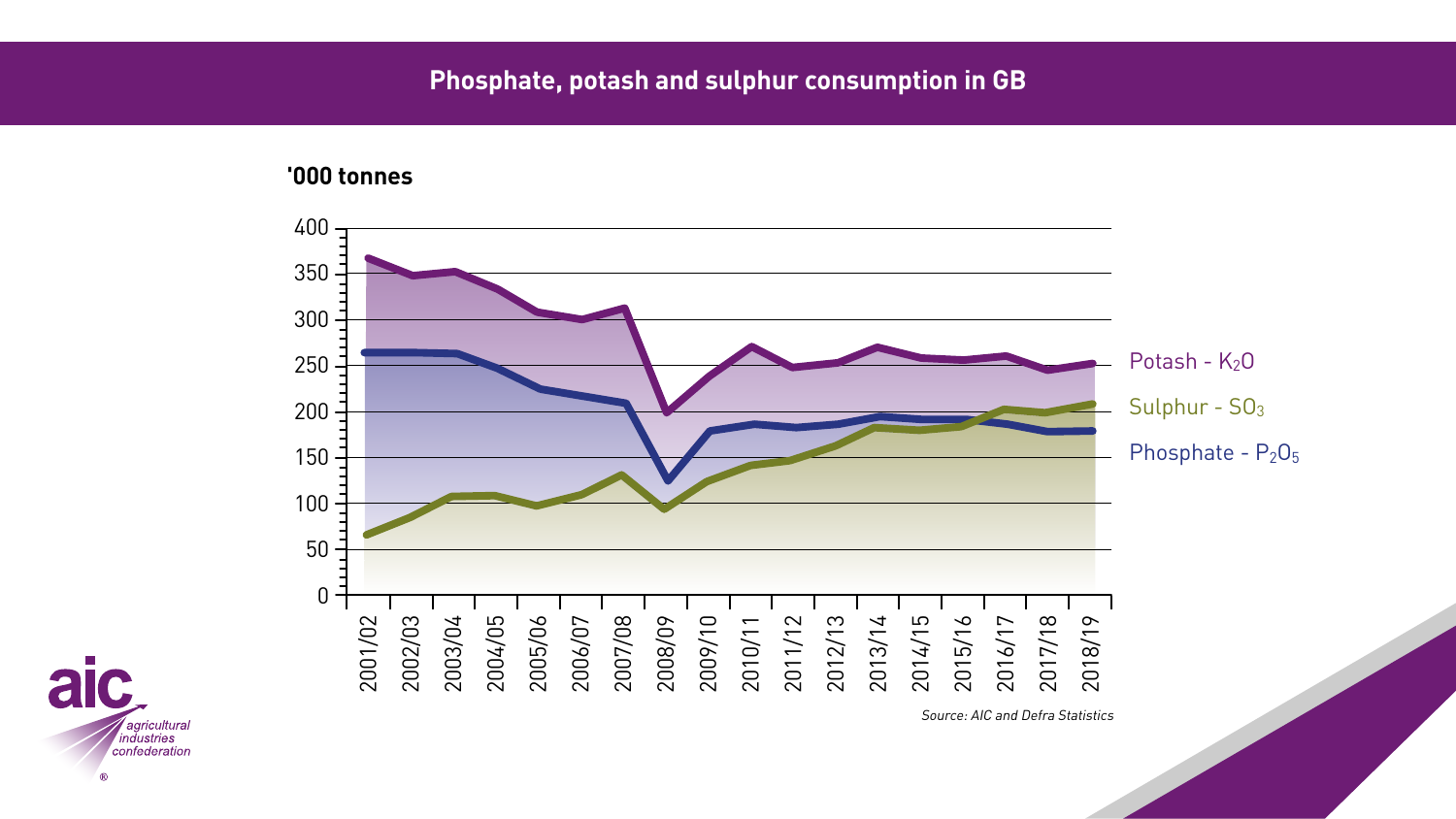Source: British Survey of Fertiliser Practice



| <b>Table 2</b>            | Overall rates of fertiliser usage, Great Britain |                               |         |         |         |         |         |  |
|---------------------------|--------------------------------------------------|-------------------------------|---------|---------|---------|---------|---------|--|
|                           |                                                  |                               | kg/ha   |         |         |         |         |  |
|                           |                                                  |                               | 2014/15 | 2015/16 | 2016/17 | 2017/18 | 2018/19 |  |
| <b>Arable</b>             | <b>Total Nitrogen</b>                            |                               | 146     | 142     | 138     | 142     | 137     |  |
|                           | <b>Compound N</b>                                | N                             | 13      | 14      | 14      | 13      | 13      |  |
|                           | <b>Straight N</b>                                |                               | 133     | 128     | 124     | 129     | 124     |  |
|                           | <b>Total Phosphate</b>                           | P <sub>2</sub> O <sub>5</sub> | 29      | 29      | 30      | 27      | 26      |  |
|                           | <b>Total Potash</b>                              | K <sub>2</sub> 0              | 38      | 39      | 37      | 35      | 34      |  |
| Grass                     | <b>Total Nitrogen</b>                            | N                             | 56      | 56      | 55      | 57      | 54      |  |
|                           | <b>Compound N</b>                                |                               | 28      | 28      | 27      | 28      | 27      |  |
|                           | <b>Straight N</b>                                |                               | 28      | 28      | 28      | 29      | 27      |  |
|                           | <b>Total Phosphate</b>                           | $P_2O_5$                      | 9       | 9       | 8       | 8       | 8       |  |
|                           | <b>Total Potash</b>                              | K <sub>2</sub> 0              | 12      | 12      | 12      | 12      | 11      |  |
| <b>Arable &amp; Grass</b> | <b>Total Nitrogen</b>                            |                               | 98      | 94      | 91      | 95      | 92      |  |
|                           | <b>Compound N</b>                                | N                             | 21      | 21      | 21      | 21      | 20      |  |
|                           | <b>Straight N</b>                                |                               | 77      | 73      | 70      | 74      | 71      |  |
|                           | <b>Total Phosphate</b>                           | P <sub>2</sub> O <sub>5</sub> | 18      | 18      | 18      | 17      | 16      |  |
|                           | <b>Total Potash</b>                              | $K_2$ O                       | 24      | 24      | 23      | 22      | 22      |  |

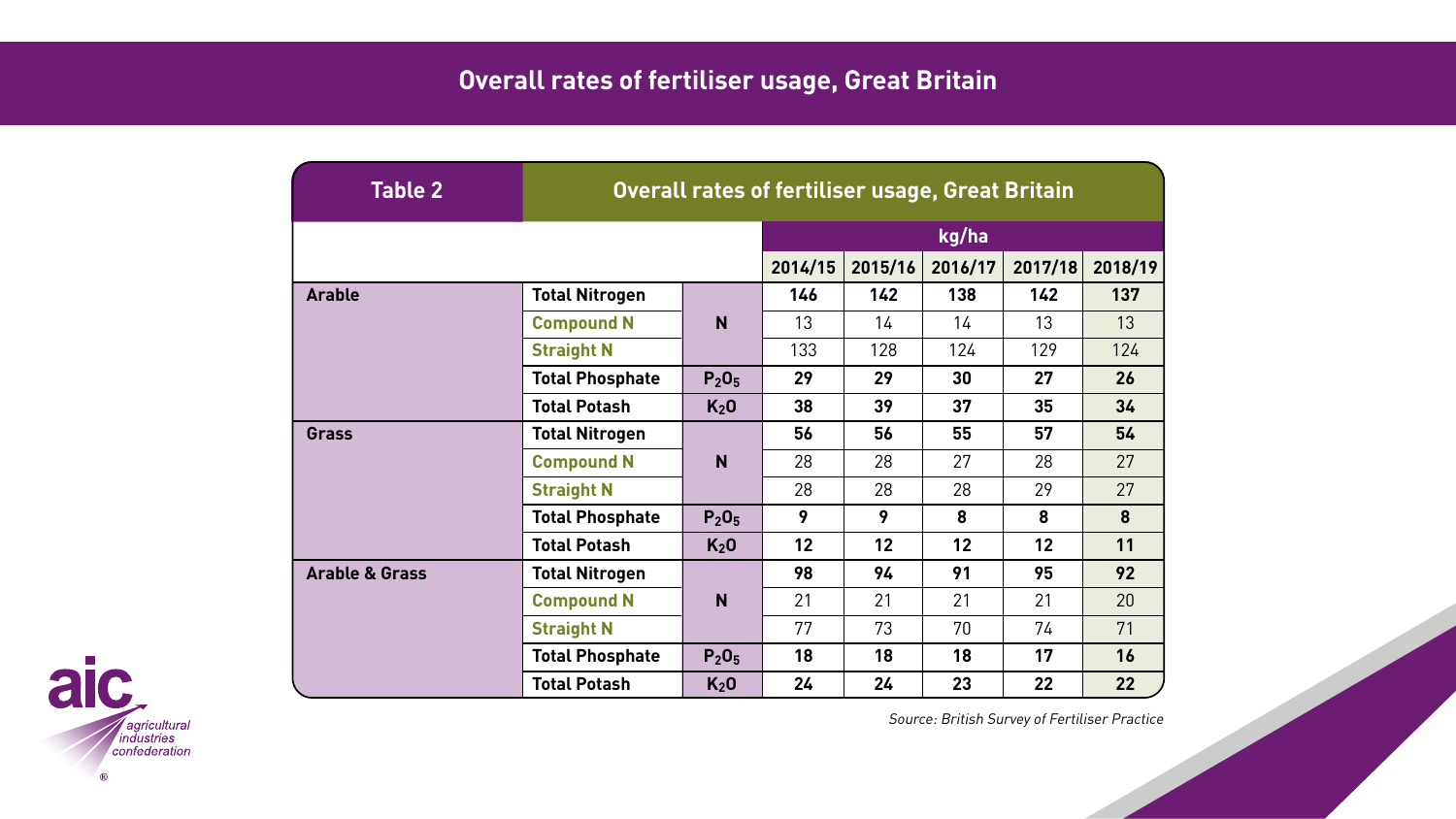### **3 year rolling average lime dressing cover, GB**





### **% dressing cover**

Source: British Survey of Fertiliser Practice



### **Lime use in GB - % Crop areas receiving Lime**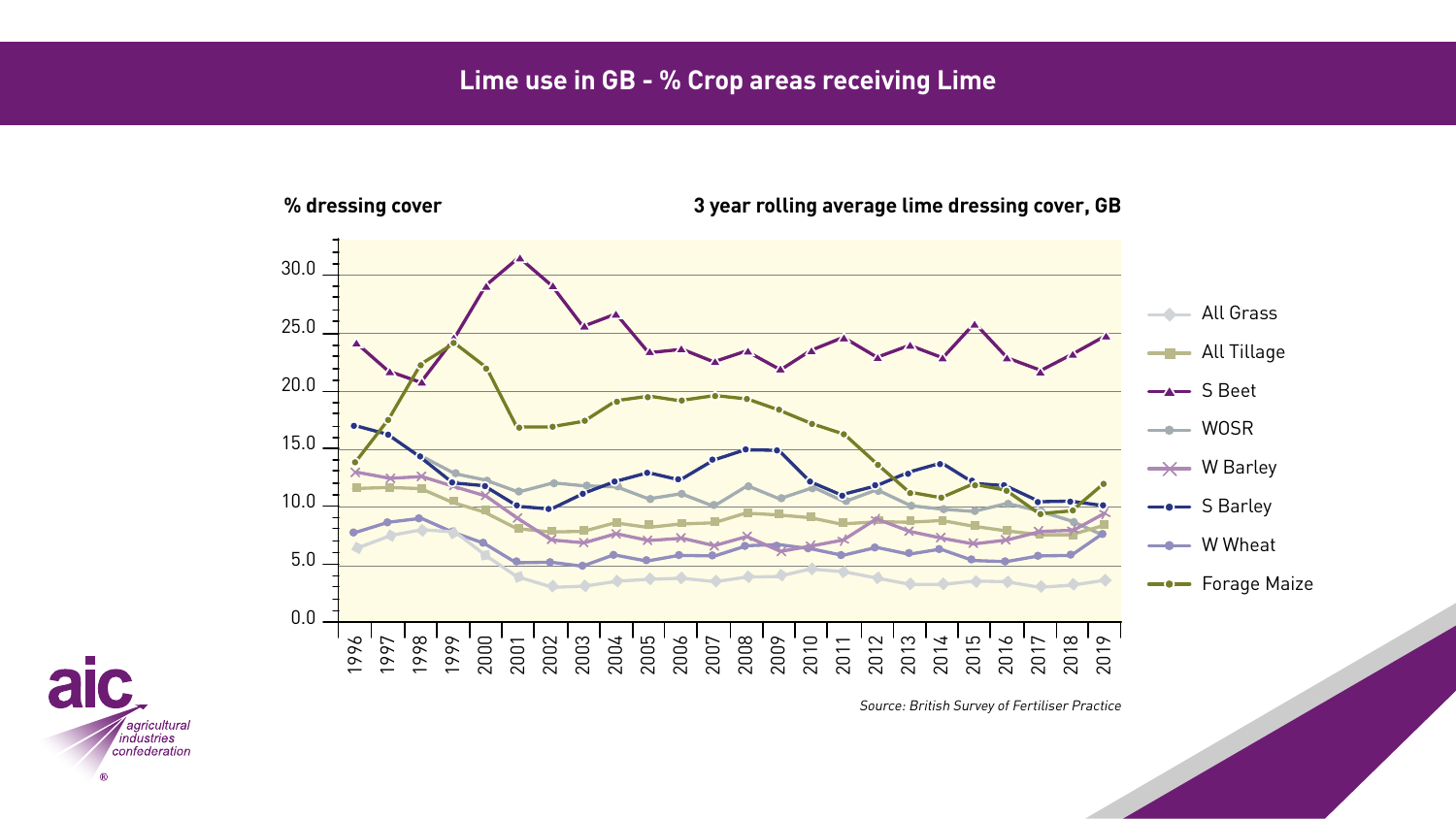Source: AIC and Defra Statistics



| <b>Table 3</b>          | UK consumption of fertiliser nutrients ('000 tonnes) |         |         |         |         |         |                                   |                                    |
|-------------------------|------------------------------------------------------|---------|---------|---------|---------|---------|-----------------------------------|------------------------------------|
|                         | 10<br>years<br>ago                                   |         |         |         |         |         | 1 year<br>$\frac{0}{0}$<br>change | 10 year<br>$\frac{0}{0}$<br>change |
| <b>Growing season:</b>  | 2008/09                                              | 2014/15 | 2015/16 | 2016/17 | 2017/18 | 2018/19 | 2018-19                           | 2009-19                            |
| Nitrogen (N)            | 948                                                  | 1,049   | 1,026   | 1,041   | 1,033   | 1,038   | $+0.5$                            | $+9.5$                             |
| Phosphate $(P_2O_5)$    | 129                                                  | 196     | 197     | 195     | 188     | 186     | $-1.1$                            | $+44.2$                            |
| Potash $(K_2O)$         | 208                                                  | 272     | 270     | 276     | 262     | 267     | $+1.9$                            | $+28.4$                            |
| Sulphur $[SO_3]$        | 101                                                  | 194     | 195     | 211     | 211     | 221     | $+4.7$                            | $+119$                             |
| <b>Total Plant Food</b> | 1,386                                                | 1,711   | 1,688   | 1,723   | 1,694   | 1,712   | $+1.1$                            | $+23.5$                            |



# **UK consumption of fertiliser nutrients ('000 tonnes)**